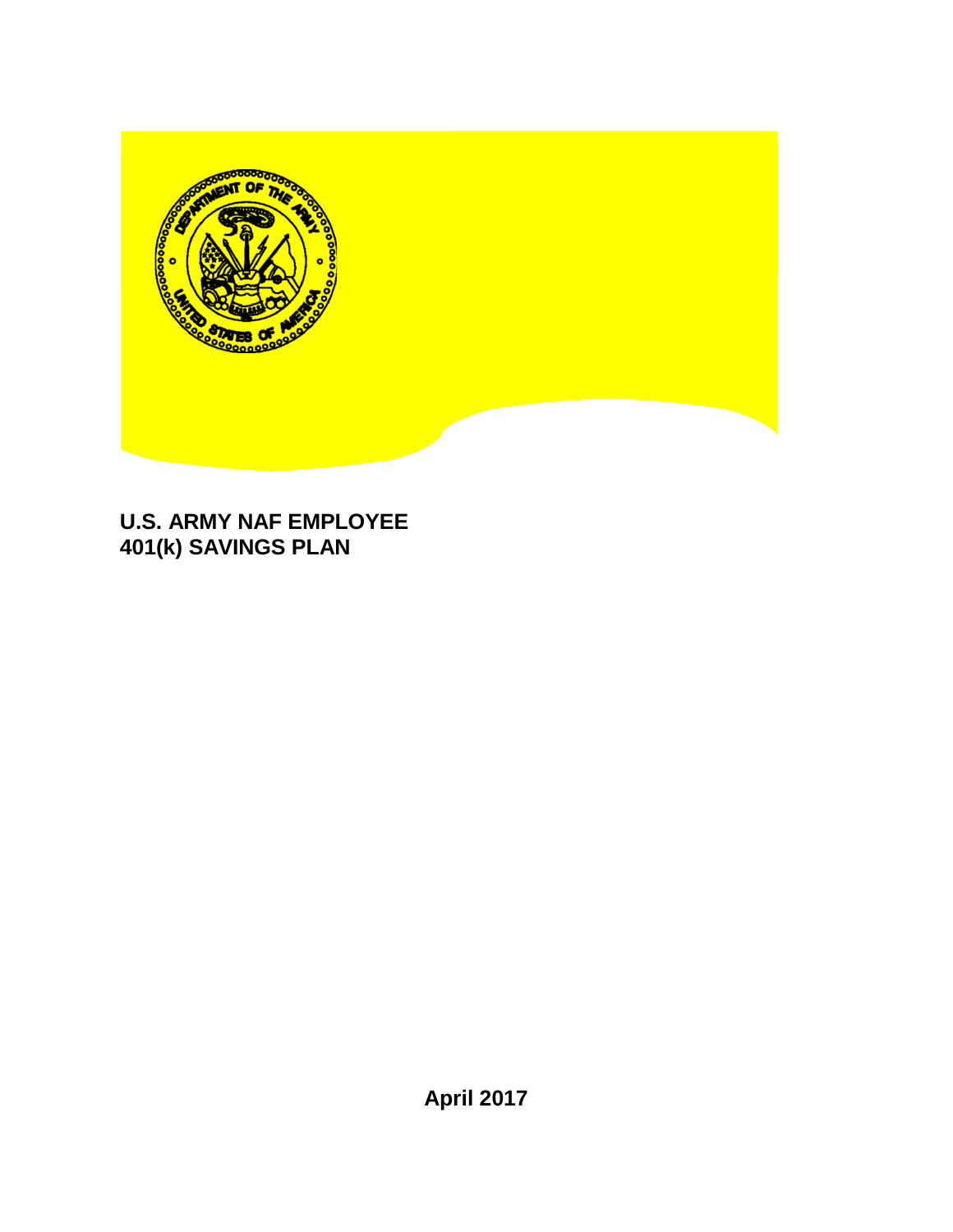#### **INTRODUCTION**

**This booklet is published by the US Army NAF Employee Benefits Office. It is intended to provide you with useful information about the U.S. Army NAF employee 401(k) Savings Plan. The information in this booklet is accurate as of the publication date. However, because applicable plan documents change from time to time, should the information in this booklet conflict with the provisions of the NAF Employee 401(k) Savings Plan document, the Plan document is the final authority. The full text of the Plan document can be found in the 401(k) Section of the NAF Benefits website, [www.nafbenefits.com.](http://www.nafbenefits.com/)**

**Should you have any questions concerning the 401(k) Savings Plan, please contact your servicing NAF Human Resources Office or forward your questions to this office to the Benefits Program Specialist at 210-466-1627.**

**You can access your own 401k details by going to Fidelity's website at [www.401k.com.](http://www.401k.com/) You will be prompted to set up your own user ID and password.**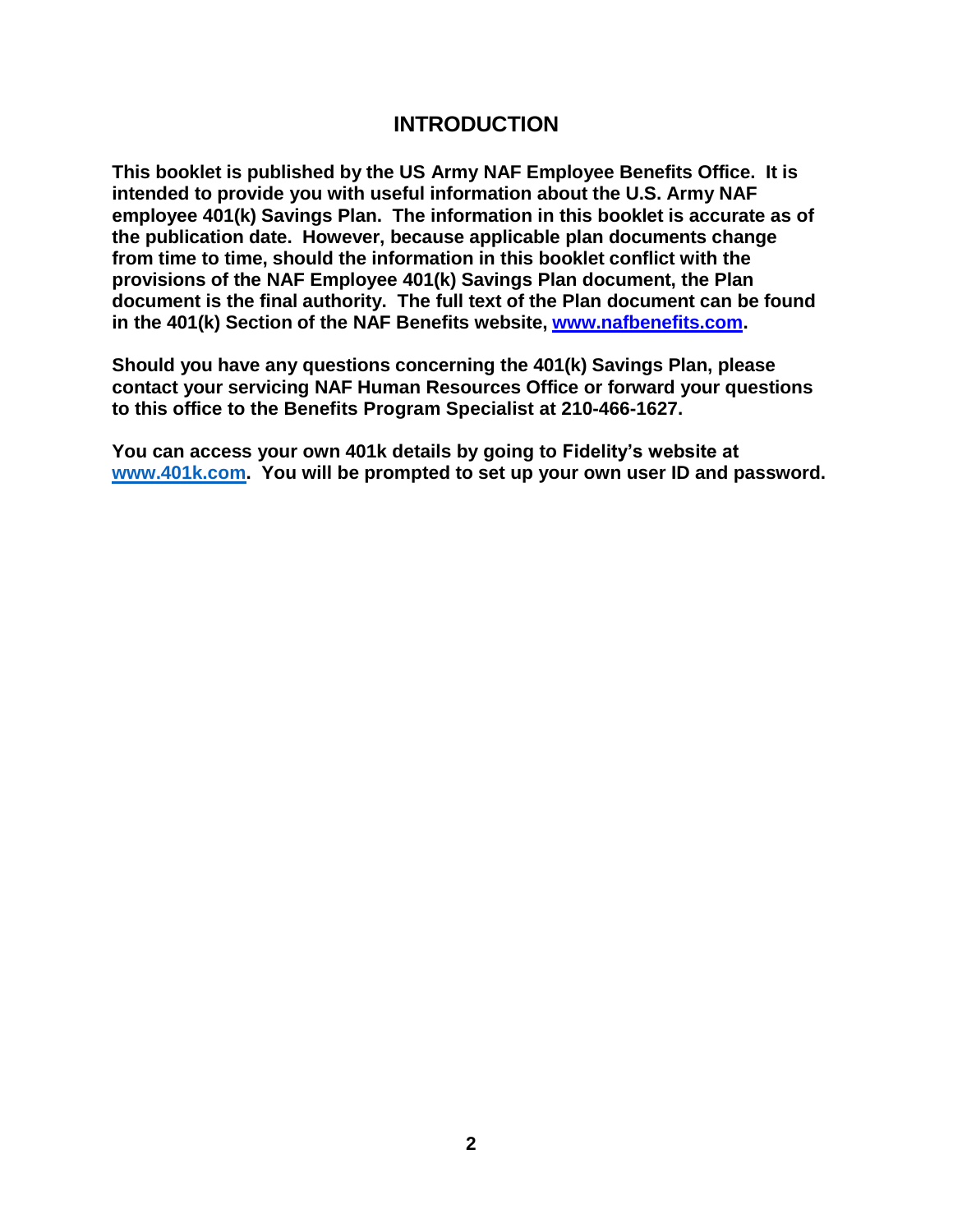# **TABLE OF CONTENTS**

| Joining the 401(k) Savings Plan                | 4                |
|------------------------------------------------|------------------|
| Cost of the 401(k) Savings Plan                | 5                |
| <b>Investment Options</b>                      | 5                |
| <b>Participation Begins</b>                    | 5                |
| <b>Changing Investment Options</b>             | 6                |
| <b>Changing Deferral Percentage</b>            | $6\phantom{a}$   |
| <b>Suspending Participation</b>                | 6                |
| <b>Vesting</b>                                 | 6                |
| <b>Termination of Employment</b>               | $\overline{7}$   |
| <b>Entitlement</b>                             | $\overline{7}$   |
| <b>Requesting Your Entitlement</b>             | 8                |
| <b>Mandatory Distribution</b>                  | 8                |
| <b>Your Savings Plan Account</b>               | 8                |
| <b>Rollovers</b>                               | 9                |
| <b>Forfeitures</b>                             | $\boldsymbol{9}$ |
| <b>Maximum Contributions</b>                   | 10               |
| <b>Over 50 Catch-Up Contributions</b>          | 10               |
| <b>Calculating your Maximum Deferral</b>       | 11               |
| <b>Your Benefits Under the Plan</b>            | 11               |
| <b>Tax Advantages</b>                          | 12               |
| <b>A Word About Social Security</b>            | 12               |
| Loan Program                                   | 12               |
| <b>Hardship Withdrawals</b>                    | 14               |
| <b>Portability of Benefits</b>                 | $15\,$           |
| Your 401(k) Savings Plan                       | 15               |
| <b>Where to Get Information and Assistance</b> | 16               |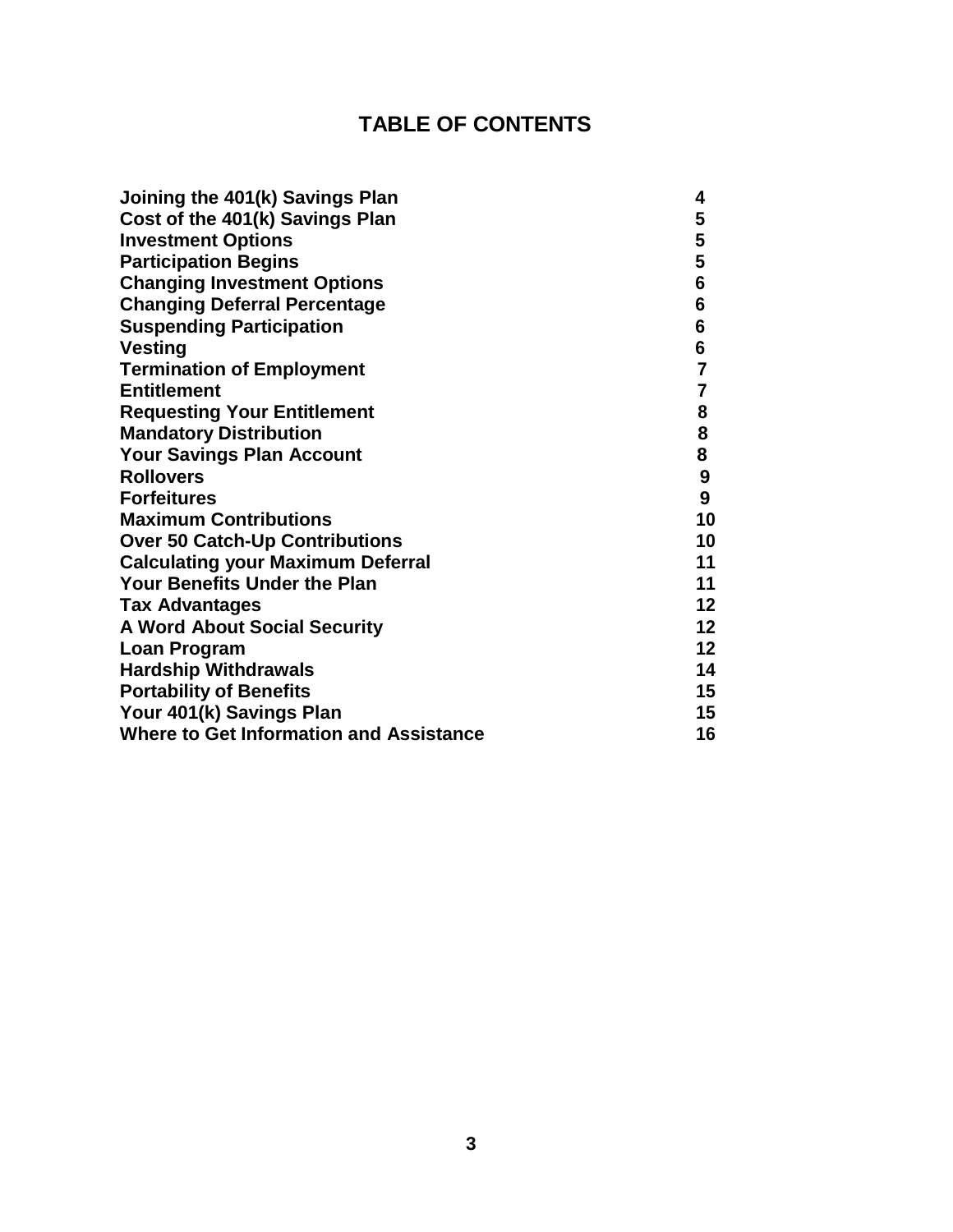# **JOINING THE 401(k) SAVINGS PLAN**

#### **WHO MAY PARTICIPATE**

**You may elect to participate in the Savings plan if you are in an "eligible class." You are eligible if you are:**

 **A regular fulltime or regular part time NAF employee working at least 20 hours a week**

#### **AND**

 **Working in one of the 50 United States, the District of Columbia, or Puerto Rico.**

#### **HOWEVER**

- **If you are working overseas, you must be a U.S. citizen or the spouse or child of a U.S. citizen.**
- **After 28 December 2001, participating employees of the U.S. Army NAF Retirement Plan who accept appropriated fund employment with one year of NAF separation may exercise their right to remain in the Army NAF Retirement Plan, in accordance with Public Law 107-107. Employees participating in the NAF Retirement Plan can also participate in the 401 (k) Savings Plan. Please see the Portability Handbook in the Portability Section of [www.nafbenefits.com.](http://www.nafbenefits.com/)**

**Note: Employees of the Army-Air force Exchange Service, "leased employees," and military personnel may not participate in the 401(k) Savings Plan.**

#### **WHEN TO JOIN**

- **Anyone in an eligible class could join effective 1 January 1992.**
- **Effective 1 January 2016; all New Hire or Rehire employees are automatically enrolled at a 1% deferral or the deferral percentage of their choice.**
- **Employees may opt out of participation at any time. Deductions will begin at the beginning of a pay period.**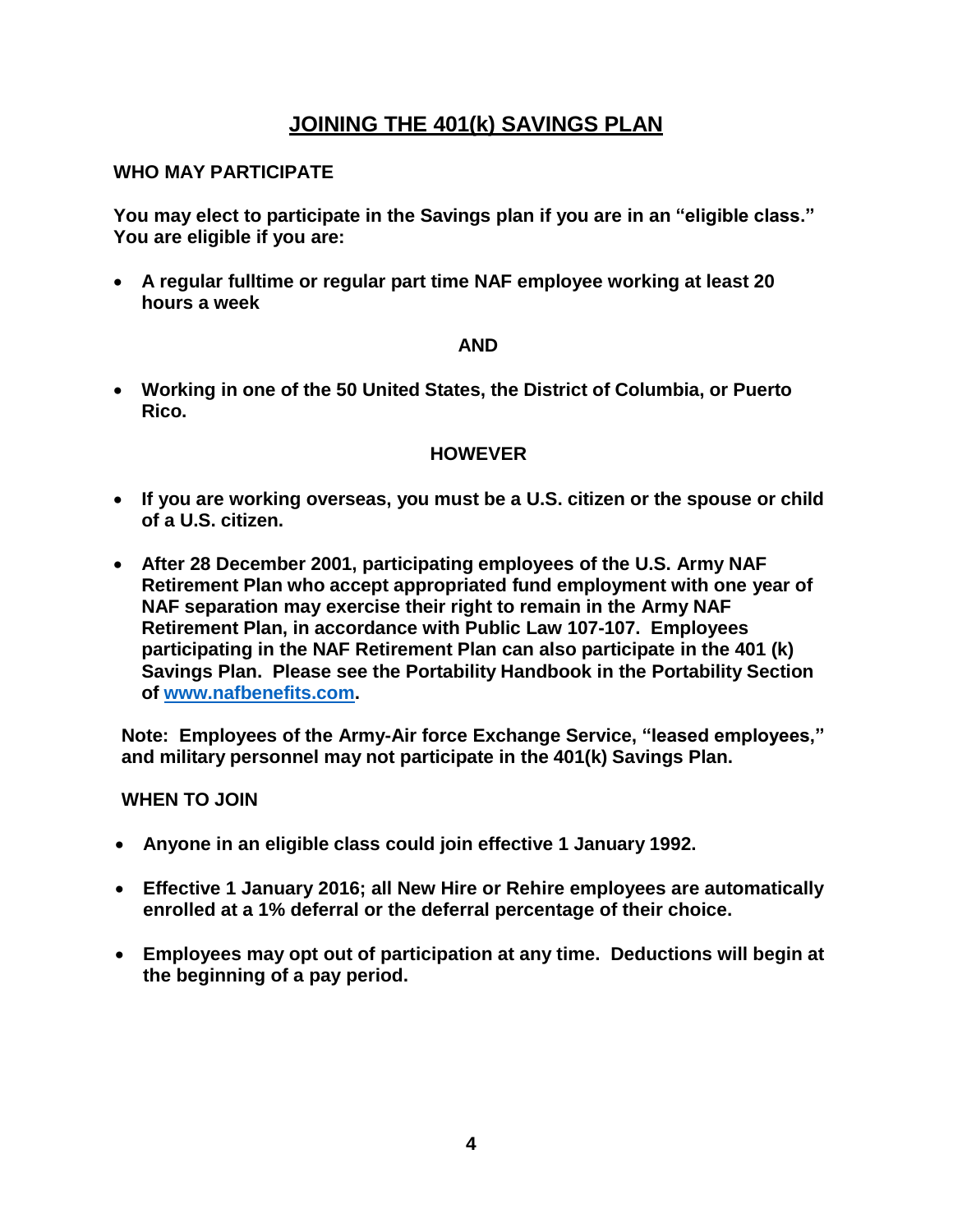**HOW TO JOIN**

**You must fill out and sign a DA Form 3473 or DA Form 7426 (Portability Election) to join the Savings plan and an auto enrollment letter. These forms are available from your servicing Human Resources Office.** 

# **COST OF THE 401(k) SAVINGS PLAN**

**Your contributions to the 401(k) Savings Plan are tax deferred. This means you do not currently pay Federal income tax or state income tax (subject to the laws of the state where you reside) on your contributions. However, you do pay social security tax on your contributions. You may contribute as little as 1% of your salary and as much as 92% of your salary not to exceed the maximum contribution level for that plan year. Payroll must deduct social security and other mandatory deductions first.**

**Your contributions are withheld from your salary by payroll deduction. You determine how much you wish to contribute to the 401(k) Savings Plan and you may change your contributions as often as every bi-weekly pay period, if you wish.**

| If You Contribute | <b>Your Employer Contributes</b> |
|-------------------|----------------------------------|
| $1\%$             | $1\%$                            |
| 2%                | 2%                               |
| 3%                | 2.5%                             |
| $4 - 92%$         | 3%                               |

## **INVESTMENT OPTIONS AVAILABLE**

*Note: For detailed summaries of the Funds available, please visit [www.401k.com](http://www.401k.com/)*

## **PARTICIPATION BEGINS**

**After your DA Form 3473 or DA 7426 is processed, you will see a deduction for 401(k) on your leave and earning statement. When you join the 401(k) Savings Plan, all of your contributions (100%) will be initially placed in the Fidelity Balanced Fund, the default fund. After you see the deduction for the 401(k) Savings Plan on your leave and earnings statement, you must call the Fidelity Investments toll free telephone line or access your account on line at www.401k.com to select the funds in which you wish to invest your contributions.**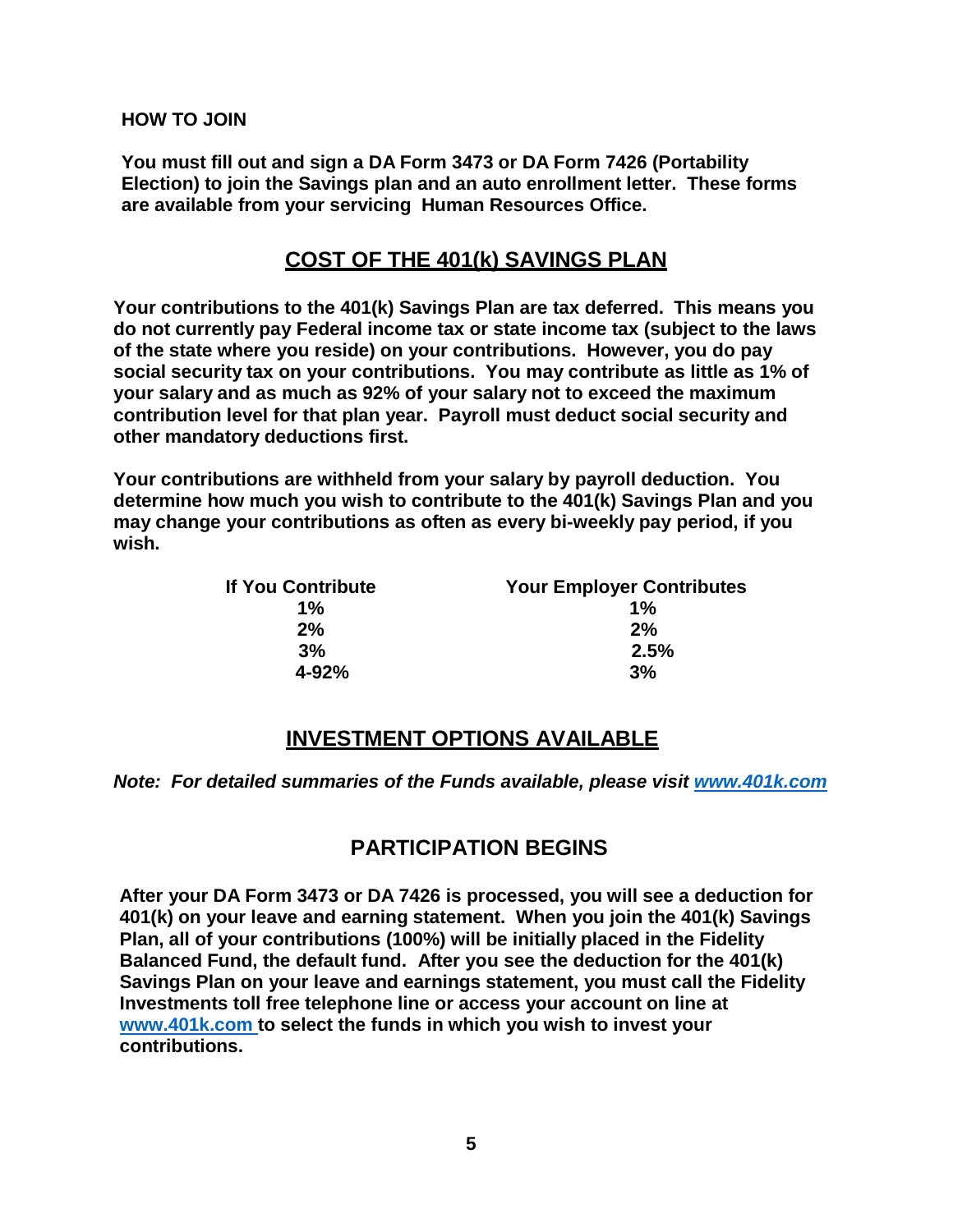# **CHANGING YOUR INVESTMENT OPTIONS**

**You may change your investment options any business day from 8:30 a.m. to 8:00 p.m., Eastern Time by calling Fidelity Investments. All calls are toll free from anywhere in the world. Toll Free from CONUS 1-800-838-5093, from overseas call AT&T direct and then 877-833-9900. You may also change your investment options on line, 24 hours a day or get assistance on which funds you want your money invested in at www.401k.com. This site contains additional information on each fund and its historical rates of return.**

#### **CHANGING YOUR DEFERRAL PERCENTAGE**

**You may change your level of participation (the percent of pay you deposit in the Savings plan) at any time. To change your deferral percent, please visit your servicing Human Resources Office and complete a DA Form 3473 or DA Form 7426.**

## **SUSPENDING PARTICIPATION**

**You may suspend your participation in the Savings plan and stop making contributions at any time by filling out a DA From 3473 or DA Form 7426. Participation is automatically suspended if you terminate employment or if you become ineligible because of a change in employment status.**

**Suspension of participation also occurs when you enter a Leave Without Pay (LWOP) status. Upon returning to a pay status, your 401(k) contributions will continue. You cannot make up lost employee and employer contributions for periods of LWOP.**

**Suspension also occurs for six (6) months (with an additional 30 days grace period) after your receive a hardship withdrawal, which is explained later in this booklet.**

#### **VESTING**

**When you are vested you are entitled to the value of your employer's contributions to your account when you retire or terminate your employment.**

**You will be vested:**

 **After you have been employed as a U.S. Army NAF employee in a regular status for three (3) years, regardless of participation time.**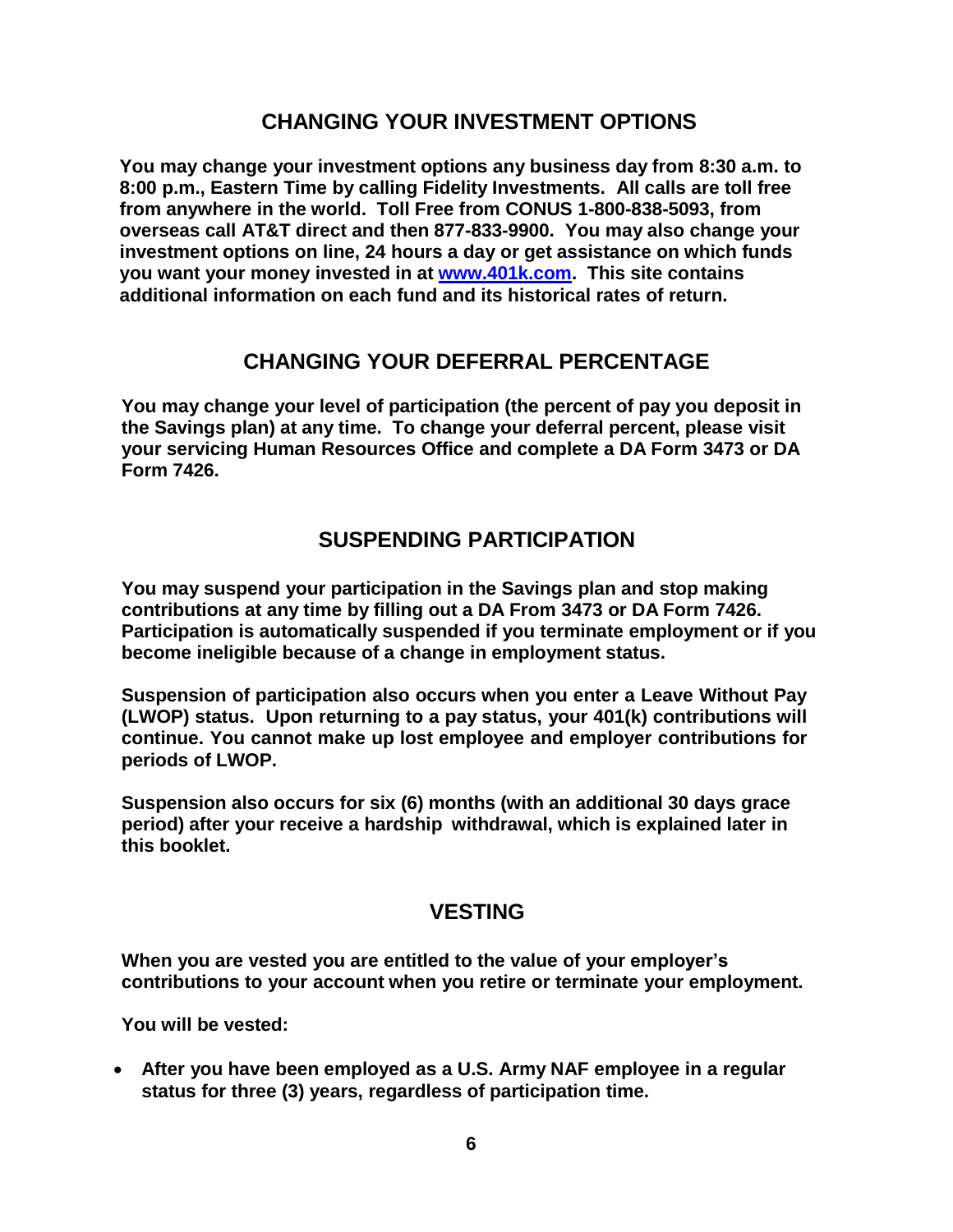- **Upon your death, regardless of your age or the amount of time you have been employed as a regular U.S. Army NAF employee**
- **Upon approved disability, regardless of your age or the amount of time you have been employed as a regular U.S. Army NAF employee.**
- **Upon reaching age 62 (if still actively employed), regardless of the amount of time you have been employed as U.S. Army NAF employee.**

# **TERMINATION OF EMPLOYMENT**

**Your employment may terminate in the following ways: You may resign, be terminated or affected by a reduction due to a business based action, or you may die.**

**If you are separated for any reason, you may:**

- **Request a lump sum payment of your entitlement to benefits. This payment is subject to 20% Federal withholding tax. If you have not yet reached the age of 59 ½, the IRS imposes an additional 10% penalty for early withdrawal.**
- **If your account balance is over \$1000.00, you may elect to delay receipt of a lump sum payment of your benefits. You will be assessed the annual record keeping fees (currently \$2.00 per quarter). Note: This fee is paid by the Plan only when you are an active employee.**
- **Rollover your funds to an individual IRA or to another employer's qualified Savings plan. This election is not subject to Federal withholding tax or penalties.**

**If you die while still employed, your designated beneficiary will receive a death benefit of 100% of the value of your account. If your spouse is your beneficiary, they are entitled to rollover the balance of your account into an individual IRA. The IRS does not permit non-spouse beneficiaries to rollover these funds.**

# **ENTITLEMENT**

- **If you are vested, you are entitled to 100% of your contributions, those of your employer, investment earnings, and anything in your rollover account.**
- **If you are not vested, you are entitled to 100% of your contributions, investment earnings on your contributions, and anything in your rollover account. See the section entitled Rollovers. Note: Employer contributions and earnings are forfeited.**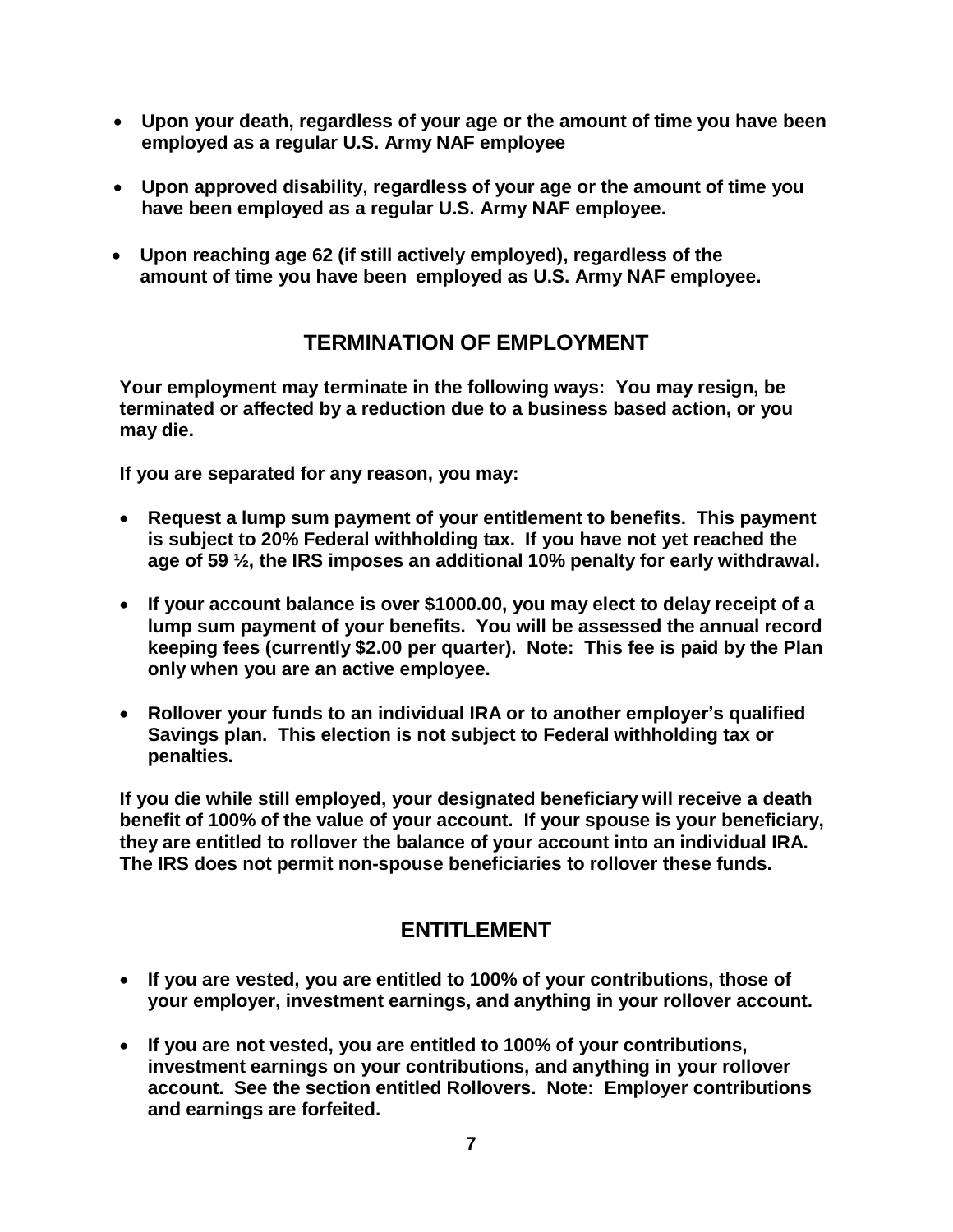# **REQUESTING YOUR ENTITLEMENT**

**The only time you may request payment of your entitlement to benefits under the 401(k) Savings Plan is when you terminate your employment or retire. You may call Fidelity Investments to request a payout of your account, 30 days after you separate employment. Payouts cannot be processed prior to 30 days after separation.**

# **MANDATORY DISTRIBUTION OF ENTITLEMENT**

**If you terminate employment and your account balance is less than \$1,000 (diminimus account balance), the IRS requires that your account balance be paid to you. Mandatory payout of diminimus accounts will occur during the month of November each year provided you have been separated more than 90 days prior to the payout date. You will be notified in writing of the impending payout and provided the option to roll over your account balance to avoid taxation on the distribution.**

**If you are retired, you must receive the IRS minimum required distribution (MRD) amount from your account by 1 April following the year in which you reach age 70 ½ or retire, whichever is later. Please contact Fidelity Investments by your 70th birthday to inquire on the amount you must have distributed to meet the IRS regulations. A 50% tax penalty is imposed by the IRS if you fail to meet this requirement. This provision does not apply to actively employed participants until they separate from regular employment.**

**Retirees approaching their 70th birthday who have not notified Fidelity of their election to withdraw or rollover their account balances will be notified of the requirement to receive their MRD, and the MRD will automatically be distributed by Fidelity Investments. This automatic feature of the Plan is designed to prevent the tax penalty imposed on Retirees who have attained age 70 1/2, but who have not commenced withdrawal of their account balance.**

# **YOUR 401(k) SAVINGS PLAN ACCOUNT**

**If you join the 401(k) Savings Plan, the following accounts will be established:**

- **Your employee account, which will contain your contributions and your earnings from those contributions.**
- **Your rollover account, if appropriate, which will contain any rollover contribution or transfer from a former employer's qualified 401(k) Plan.**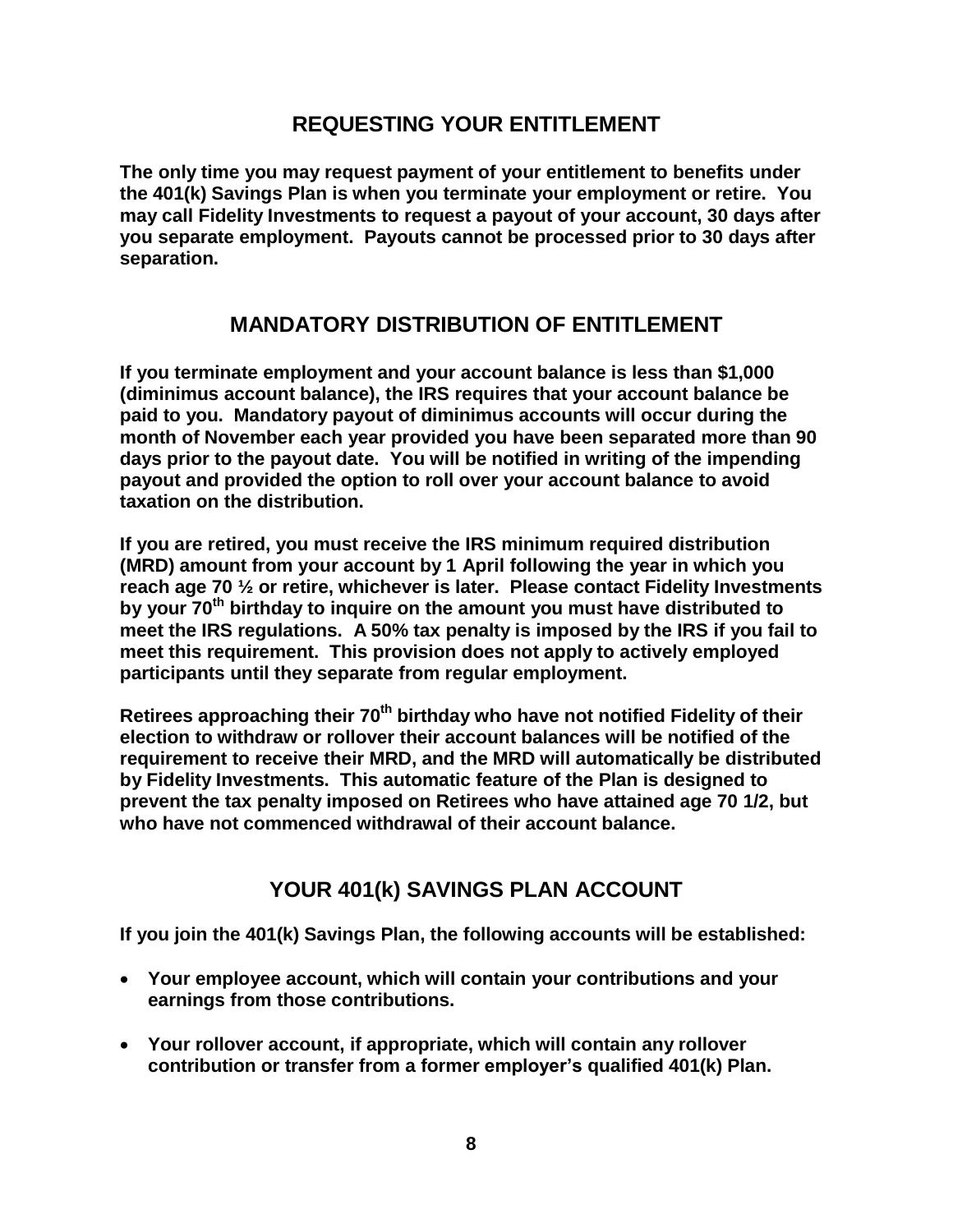**Your employer account, which will contain contributions made by your employer in your name and earnings from those contributions.**

**If you participate in the 401(k) Savings Plan, you will receive a quarterly statement, which gives you a record of your account. This statement will include balances in your employee, employer and rollover accounts, as well as contributions, changes or transfer you have requested, hardship withdrawals, and earnings or losses. Your statement is also available from the NetBenefits website, [www.401k.com.](http://www.401k.com/) You can set up an email address with Fidelity and receive your statements electronically.**

# **ROLLOVERS**

**If you had a qualifying 401(k) type Savings plan with a former employer, including the Thrift Savings Plan used by Federal employees, you may request that the value of that plan be transferred to the rollover account of your NAF 401(k) Savings Plan. The former employer's plan must be qualified, and be exempt from taxation under IRS rules in order to qualify for transfer to the 401(k) Savings plan.**

**If you terminate your NAF employment, you may elect to rollover your distribution to an IRA or other qualified plan, including the Thrift Savings Plan. Normally, rollovers are accomplished directly between plans, so that you don't actually take possession of the funds. However, if you do take possession of the funds from your 401(k) account, you must complete the rollover to another qualified plan within the time permitted by law (currently 60 days from the date payment is made) to avoid a 10% tax penalty. If you have reached age 59 ½, there is no 10% penalty when you receive your distribution, but the distribution is subject to federal, state and local taxes unless rolled over into an IRA or other qualified plan.**

**You should contact Fidelity for assistance in arranging a rollover.**

# **FORFEITURE OF EMPLOYER ACCOUNT AND RESTORATION**

- **If you terminate your employment, are not vested, and you withdraw your account balance, you forfeit your employer account.**
- **If however, you are reemployed in an Army NAF position before the end of five (5) years after your termination, your employer account will be restored.**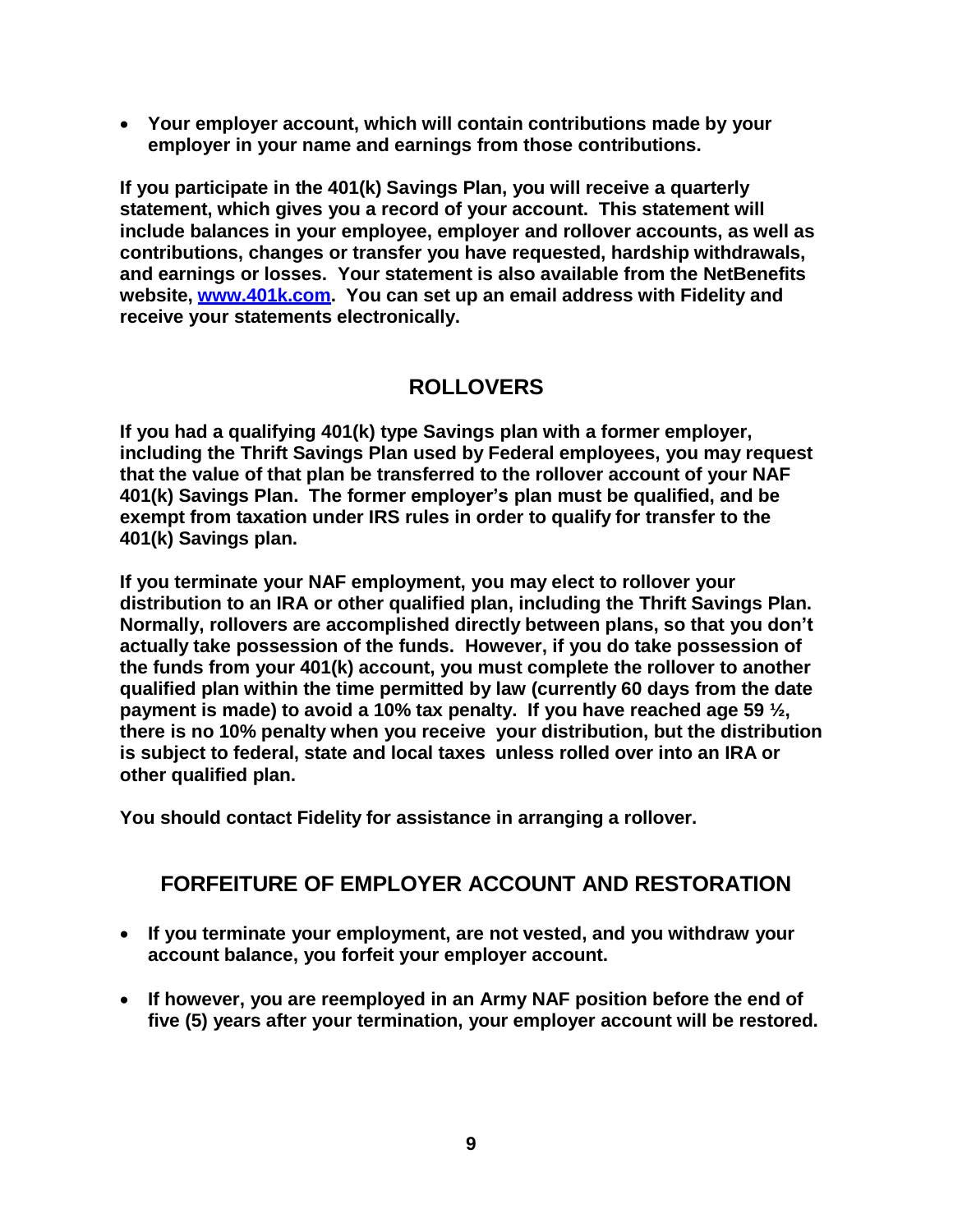#### **MAXIMUM CONTRIBUTIONS**

**By law, the IRS sets the maximum amount you may contribute to the 401(k) Savings Plan during any calendar year. This limit applies to all deferred contributions you make under this Savings plan and any other tax deferred plan in which you may participate during a calendar year. This amount is adjusted each year by the IRS. The current limit can be found on the NAF Benefits website, [www.nafbenefits.com.](http://www.nafbenefits.com/)**

**If your total deferred contributions exceed the limit in any calendar year, you are responsible for asking the Benefits Program Manager to return the excess contributions to you. Your request must be made in writing no later than 1 March following the year in which you made the excess contributions. Upon your written request, the Benefits Program Manager must return the excess contributions to you by 15 April. If you do not request that the excess contributions you will be taxed on the excess twice – once in the year of deferral and again when the excess is distributed from the Savings plan.**

**When electing a deferral percentage, you should keep the annual contribution limit in mind when deciding how much you will contribute to the 401(k) Savings Plan each pay period. You could lose the opportunity to receive some employer contributions if you reach the annual maximum too quickly. This is because, depending on how much you contribute, your employer contributes up to 3% of your basic pay each pay period to your account. If you reach the annual limit before the end of the year, your contributions and your employer contributions will stop. As a result, you will not get the full amount of employer matching contributions that you could receive if your own contributions had been slightly less each pay period, but had continued over every pay period throughout the entire year.**

## **OVER 50 CATCH UP CONTRIBUTIONS**

**The Economic Growth and Tax Relief Reconciliation Act authorizes 401(k) Plan participants who are age 50 or older to make additional catch up tax deferred contributions to their plans. You are considered to be 50 years old if you attain that age anytime during the tax year. You may contribute \$6,000 over the IRS maximum of \$18,000 for a total of \$24,000, if you are age 50 or older.**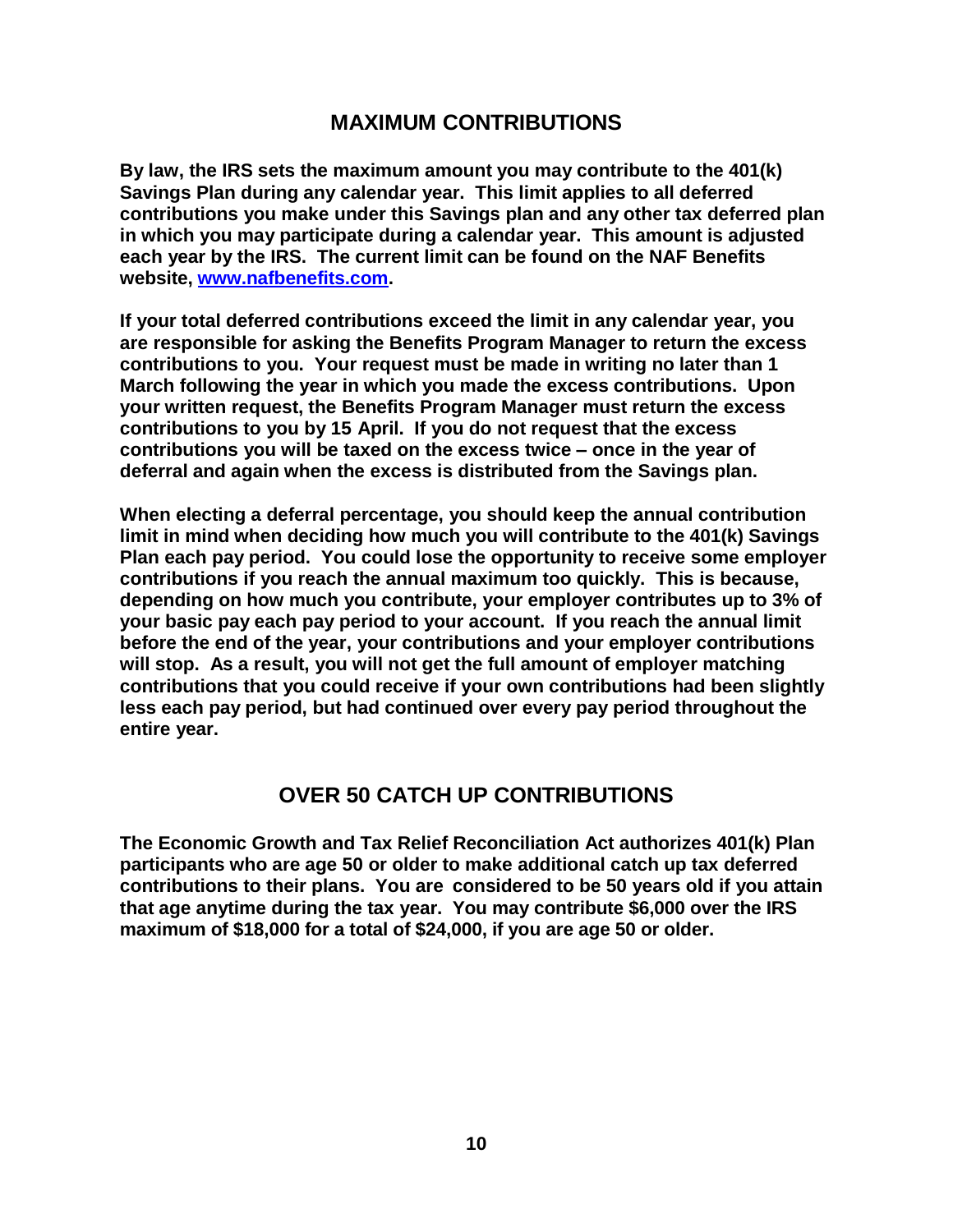# **HOW TO CALCULATE YOUR MAXIMUM DEFERRAL**

**It is to the employee's advantage to spread their contributions over the 26 or 27 pay periods in the year to achieve the maximum contribution at the end of the year. If you attain the maximum prior to the end of the year, contributions will automatically stop, as will the employer match for the remainder of the year. To maximize your investment, divide your deferral limit (\$18,000 for under 50; \$24,000 for 50 and over) by our annual salary and round down to the nearest whole percent. You should attempt to anticipate any cost of living increase or performance award. About mid-year, it would be wise to review your calculation and make any necessary adjustment to your contribution percentage, based on remaining salary, remaining pay periods, and the amount of the contribution limit still remaining.**

# **YOUR BENEFITS UNDER THE 401(k) SAVINGS PLAN**

#### **Retirement**

**When you retire from NAF employment, you receive a benefit equal to 100% of your entitlement. Fidelity Investments will give you information about your benefit at that time. If you elect to leave your 401(k) Savings Plan contributions in the Plan with Fidelity Investments after you separate employment, you will be assessed the quarterly record-keeping fee (currently \$2.00 per quarter). The fee will be deducted from your account each quarter, as long as your account is open.**

#### **Disability**

**If you are disabled and provide supporting medical documentation by your attending physician to the NAF Employee Benefits Office, you may request a benefit equal to 100% of the value of your entitlement, regardless of how long you have been a regular U.S. Army NAF employee. You will receive payment in a lump sum. EBB Form 766R, which is available for your servicing Human Resources office or from the NAF Employee Benefits Office, must be used to provide the required documentation.**

#### **Death**

**If you die, your designated beneficiary will be entitled to 100% of your entitlement. If you have not designated a beneficiary, your account balance will be transferred to your spouse or if none, then your estate.**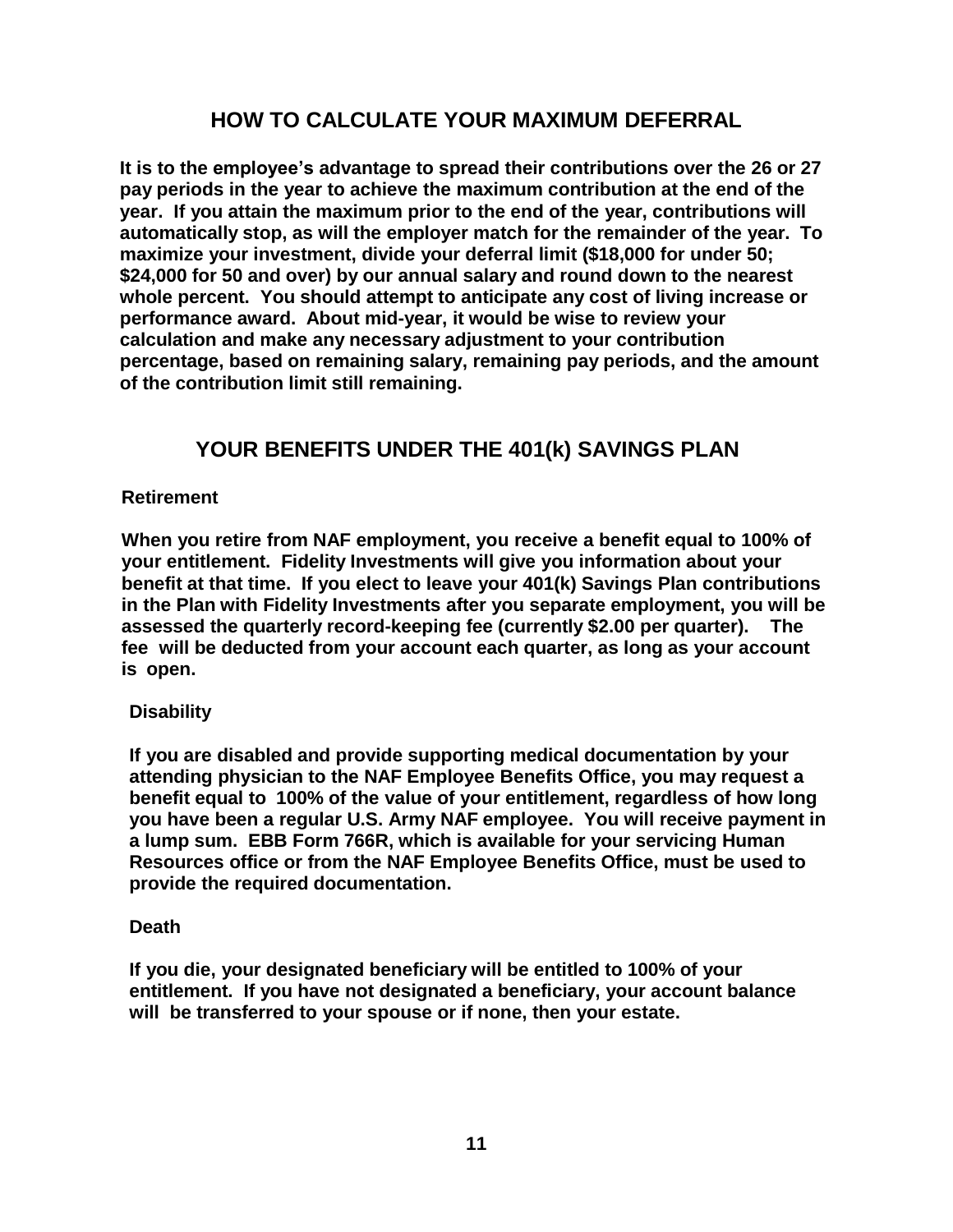# **TAX ADVANTAGES**

**Under the 401(k) Savings Plan, you may elect to have your employer make a payroll deduction of a portion of your salary and contribute this amount directly to the 401(k) Savings Plan on your behalf. These contributions are not reported as taxable income for Federal income tax purposes on your W-2 Form. Most states, counties, and towns also defer your contributions from their income taxes; but some do not. Your contributions are not exempt from Social Security taxes. Your W-2 Form will show you if taxes are deferred by the state, county, city or town where you live.**

**Since these contributions reduce your W-2 earnings, the result is an income tax Savings for you. For example, if you earn \$30,000 a year, and put 10% of your pay into the 401(k) Savings Plan, you pay Federal income taxes on \$27,000 rather than \$30,000.**

**You do not pay tax on these contributions until you receive a distribution from the Savings plan, usually at retirement, a time when you may be in a lower tax bracket.**

**The contributions your employer makes to the 401(k) Savings Plan are also tax deferred and are not taxable to you until you receive a distribution. You are not entitled to your employer's contributions until you are vested.**

## **A WORD ABOUT SOCIAL SECURITY**

**Your contributions to the 401(k) Savings Plan reduce your total taxable income. This means that Federal and, usually, state income taxes are reduced, but Social Security taxes are not affected. Even though pre-tax dollars are put into the Savings plan, they must be counted in determining your employer's and your Social Security FICA taxes. This allows employees to get credit for full salary toward their Social Security benefits at retirement or if disabled.**

#### **LOAN PROGRAM**

**You can borrow money from your 401(k) Savings Plan account. This process only takes a telephone call to Fidelity Investments on the toll free number. You must wait 6 months between paying off one loan and requesting another. If the loan ever defaults; you are required to wait 12 months before another loan is allowed. The 401(k) Savings Plan was designed to help you save for retirement. However, we realize there may be times when you need to obtain some of your money before you retire.**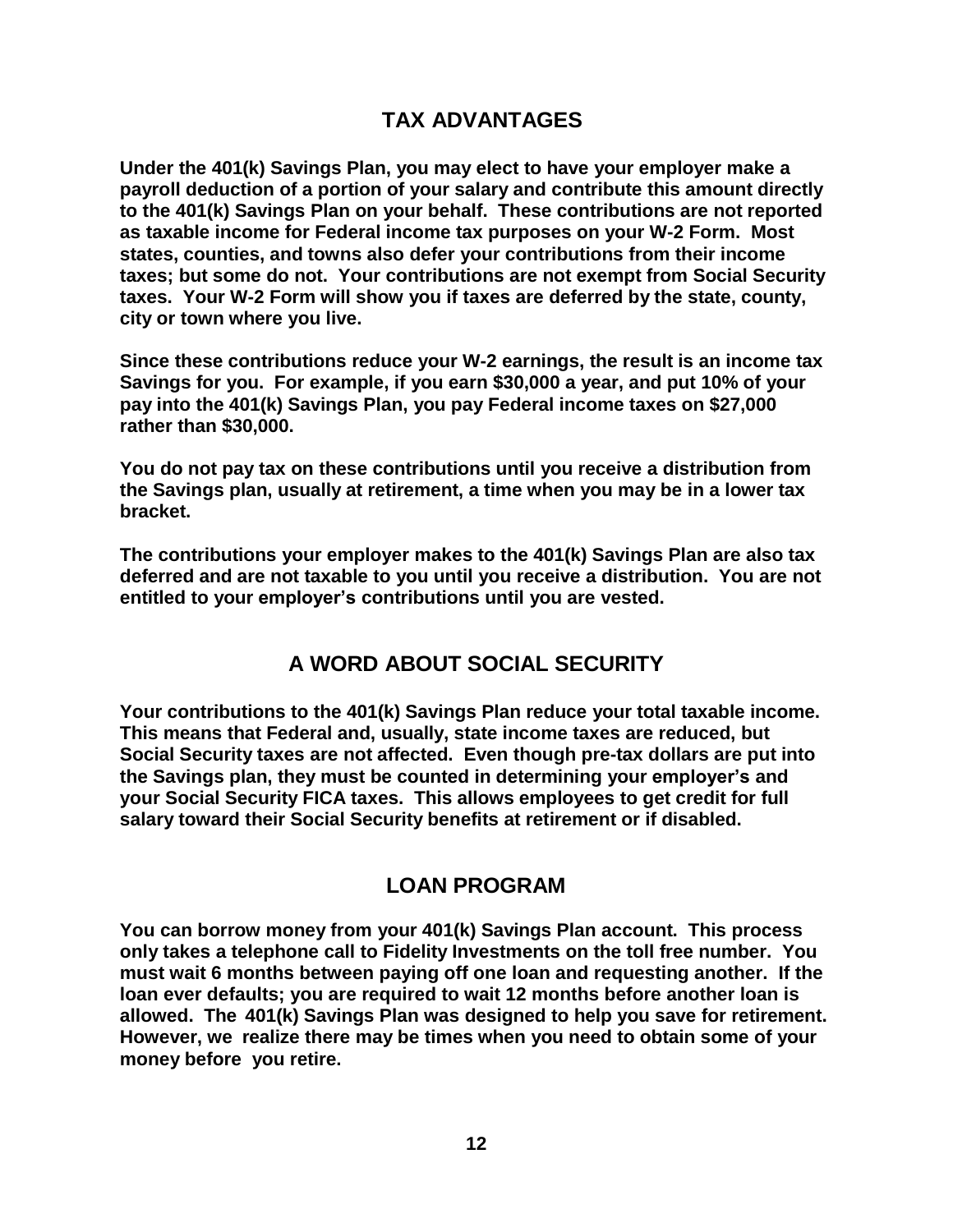#### **Who Can Take Out a Loan?**

**Any active, paid employee of the U.S. Army or Portability employee with retained NAF 401(k) benefits, who is participating in the U.S. Army NAF 401(k) Savings Plan is eligible to borrow from the Plan.**

#### **What Are the Rules to Borrow Money?**

- **You must have at least \$2,000 "vested" in your Plan account.**
- **Effective 1 January 2016, you are allowed one outstanding loan at a time.**
- **The smallest loan you may take out is \$1,000.**
- **The maximum you may borrow is 50% of the vested value of your account minus any outstanding loan amounts or \$50,000, whichever is less.**
- **You decide how much time you will need to repay your loan up to a maximum of five (5) years. If the loan is for the down-payment on your principal residence, you may take up to 15 years to repay the loan.**
- **The interest rate you will pay is the prime interest rate plus 1%.**

#### **Do I Need to Pay Back the Money I Borrow?**

**Yes, the IRS requires that you repay any money you borrow from your 401(k) Savings Plan Account. Loans will be repaid only by payroll deduction on the schedule that you arranged with Fidelity Investments, with the IRS guidelines.**

**Portability employees, whom elected to continue participation in the NAF 401(k) Savings Plan under Public Law Legislations, must make loan repayment by authorizing bi-weekly bank transfer of the required loan payments. Employees who have outstanding loans when they ported must contact the 401(k) Savings Plan Benefits Specialist in the NAF Employee Benefits Office to arrange for loan repayments to recommence by bank transfer. Loan repayment may not be made by payroll deduction for portability employees. If you terminate employment, you must pay the balance of any outstanding loan. If the loan balance has not been repaid by your termination date, periodic payments will be discontinued, and the loan will go into default.**

**Due to tax penalties for defaulting on a loan, it is important to repay any loans you take out. Additionally, repaying a loan makes sure that any money you borrow is returned to your account so that is available to earn more money when invested and ensures that all of your Savings are there when you need it at retirement. Should you default on a loan, the balance of the loan and the unpaid interest will be reported to the IRS as an early distribution and you will be liable for taxes plus a 10% penalty in the year of the default.**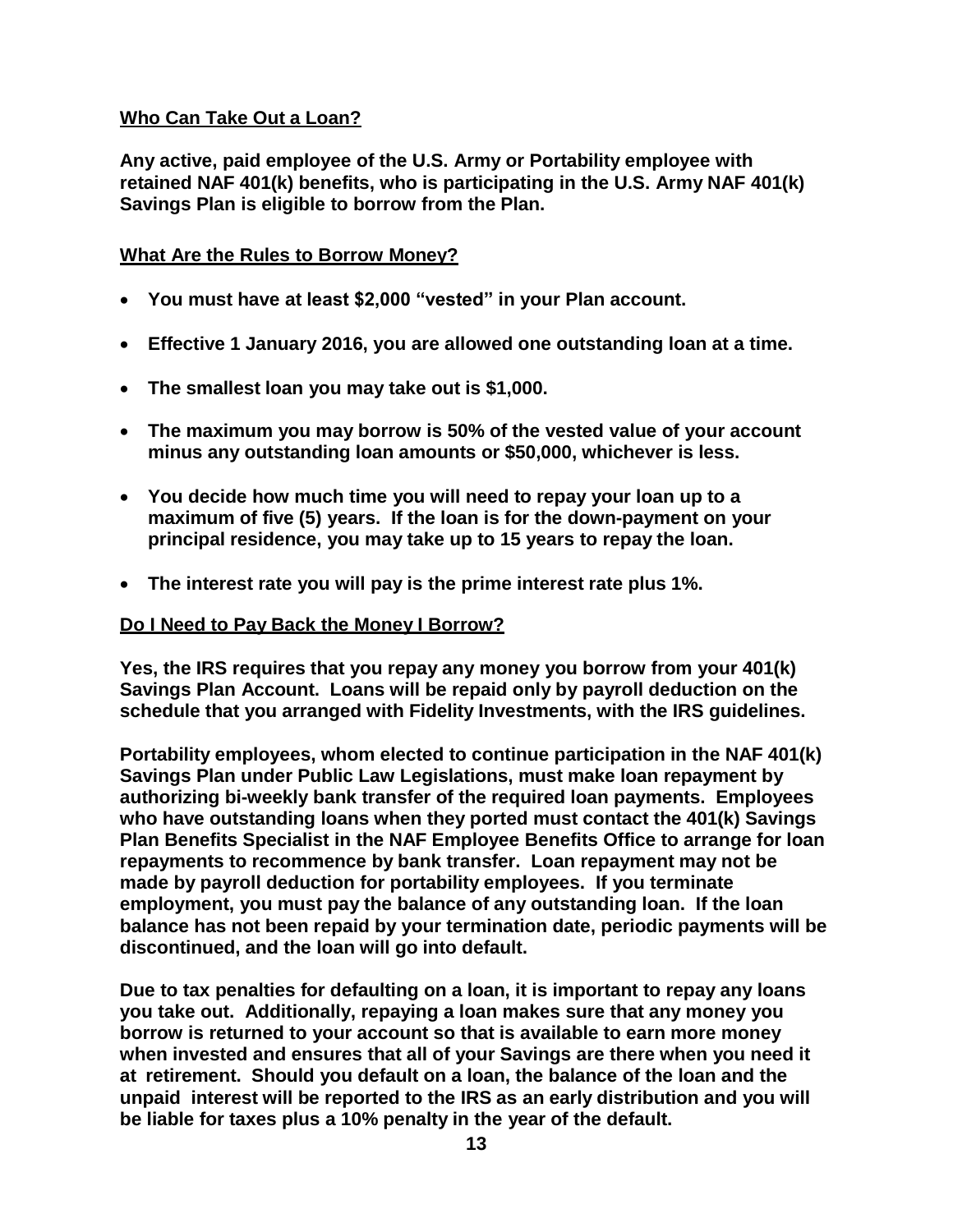#### **When Can I Request a Loan?**

**You can request a loan almost any time of the day or night. The toll free number is open to help you with automated service virtually 24 hours a day, seven (7) days a week. If you prefer to speak with a retirement services representative, call Monday through Friday between 8:30 a.m. and 8:00 p.m., Eastern Time. You may also arrange for a Loan on the Fidelity NetBenefits website, [www.401k.com](http://www.401k.com/)**

#### **Can I Still Contribute to the Plan While Paying Back a Loan?**

**Yes, you may continue to contribute to the Plan while you are paying back your loan. There is no participation penalty for loan withdrawals.**

# **HARDSHIP WITHDRAWALS**

**Hardship withdrawals from our account are permitted under the IRS "Safe Harbor Rules." The IRS recognizes the following hardships:**

- **Certain medical expenses for you, your spouse, or your dependent.**
- **Purchase (excluding mortgage payments) of your principal residence.**
- **Payment of tuition for the next semester or quarter of postsecondary education for you, your spouse, or your dependent.**
- **Payment to prevent eviction from our principal residence or foreclosure on the mortgage on your principal residence.**
- **Natural Disaster Relief (such as Katrina).**

**Hardship withdrawal should be last resort in the event of a personal financial crisis. The IRS imposes penalties for hardship withdrawals. Because it is a withdrawal, rather than a loan, the amount of the hardship withdrawal will be taxed in the current year and a 10% penalty will be imposed for early withdrawal (under age 59 ½). Additionally, the IRS requires that you have exhausted all other means of withdrawal, including maximum use of the loan program.**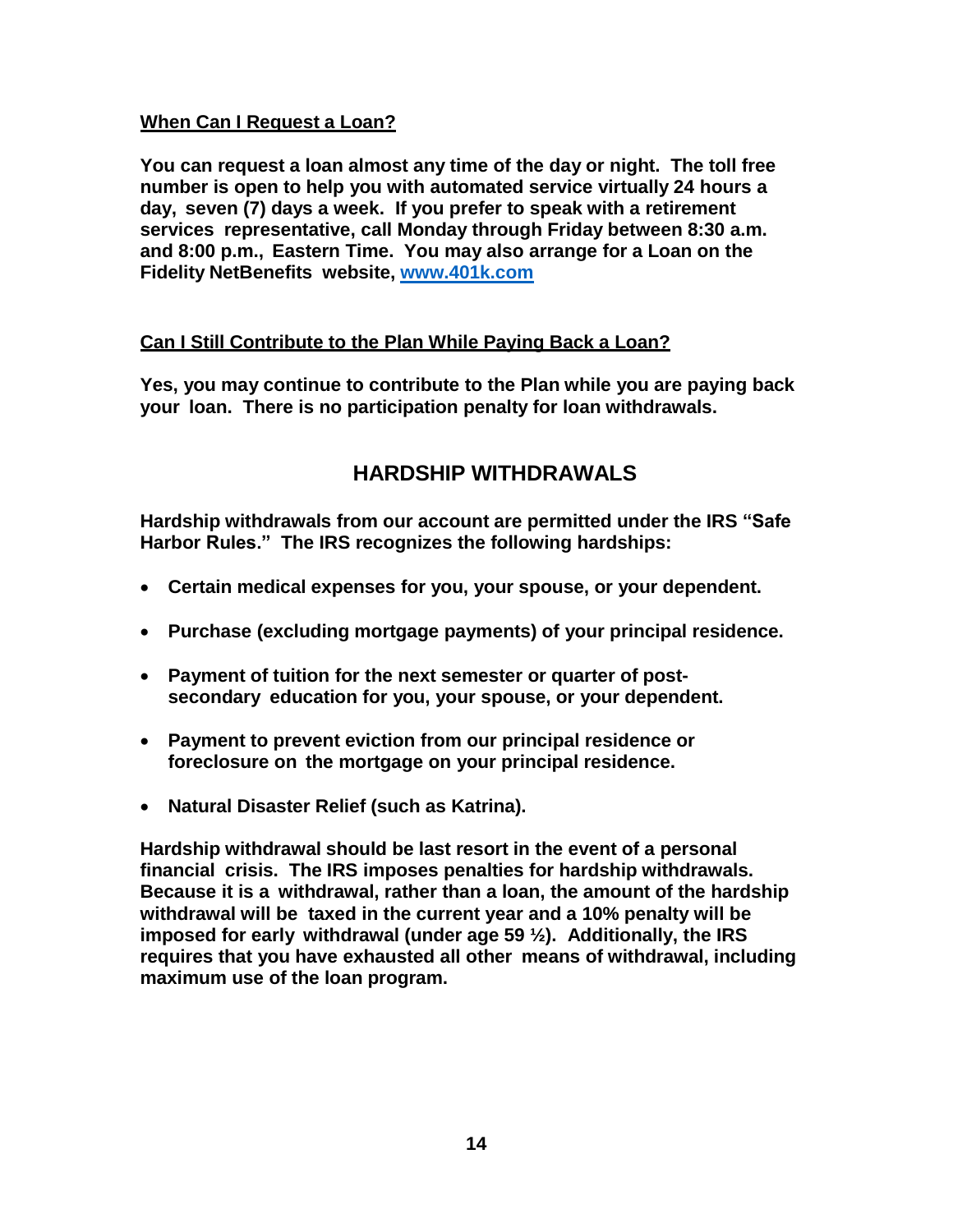**The IRS also requires that your participation in the 401(k) Savings Plan be suspended for six (6) months. After your 6 month suspension, you may resume contributions by visiting your HRO and enrolling in the plan again.** 

**If you need to apply for a hardship withdrawal, contact Fidelity Investments on their toll free telephone number or apply online by accessing your account and completing the application.** 

# **PORTABILITY OF BENEFITS**

**NAF 401(k) Savings Plan is an integral part of the U.S. Army NAF Employee Retirement Plan. If you make an irrevocable election on the RI 38-134 to retain participation in the U.S. Army NAF Retirement Plan based on Public Laws 101- 508; 104-106; and 107-107, then you are also eligible to participate in the NAF Employee 401(k) Savings Plan. You are no longer eligible to participate in the Thrift Savings Plan again. As an Appropriated Fund employee, you must complete a new DA Form 7426 to participate in this optional benefit plan. Each time you move employment agencies or are appointed to a new position, you must re-enroll in 401(k) by completing a new DA Form 7426. For additional information, please see the Portability Section of the NAF Benefits website [www.nafbenefits.com.](http://www.nafbenefits.com/)**

# **YOUR 401(k) SAVINGS PLAN**

**Your 401(k) Savings Plan is an important and valuable benefit provided by your employer. It is an integral part of your retirement planning and a valuable asset to help you achieve financial security in retirement.**

**We hope this booklet is helpful to you in managing this valuable benefit. Should you need additional information, please consult the 401(k) Section of the NAF Benefits website, [www.nafbenefits.com.](http://www.nafbenefits.com/) Visit your servicing Human Resources Office or call Fidelity Investments or the NAF Employee Benefits Office.**